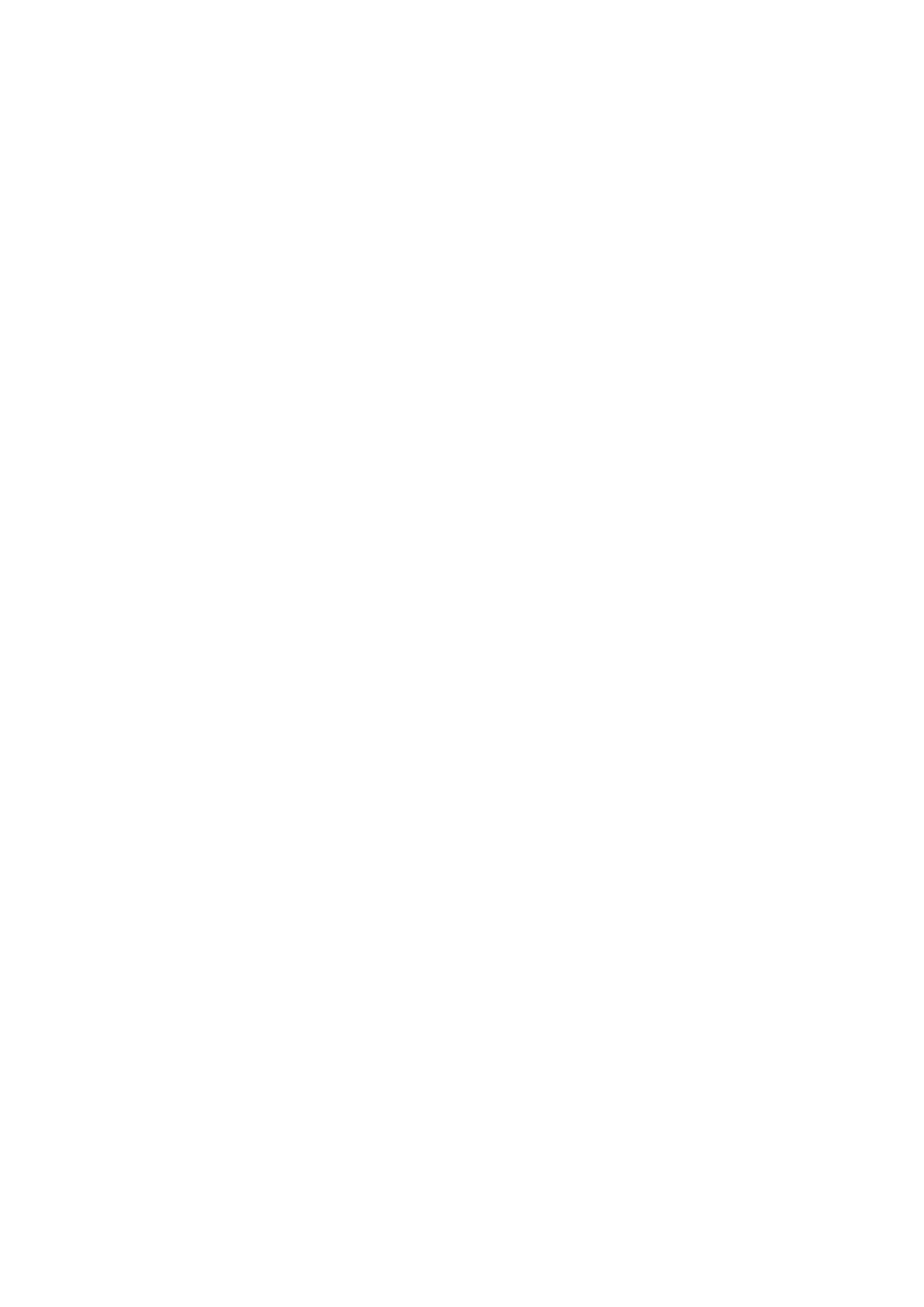### Contents

| 2                               |                                        |    |
|---------------------------------|----------------------------------------|----|
| 3                               |                                        |    |
| 4                               |                                        |    |
| <b>Schedule 1—Amendments</b>    |                                        | 2  |
| Part 1—Main amendments          |                                        | 2  |
|                                 | Civil Aviation Safety Regulations 1998 | 2  |
|                                 | Part 2—Consequential amendments        | 8  |
| Civil Aviation Regulations 1988 |                                        | 8  |
|                                 | Civil Aviation Safety Regulations 1998 | 8  |
|                                 | Part 3—Transitional provisions         | 13 |
|                                 | Civil Aviation Regulations 1988        | 13 |
|                                 | Civil Aviation Safety Regulations 1998 | 13 |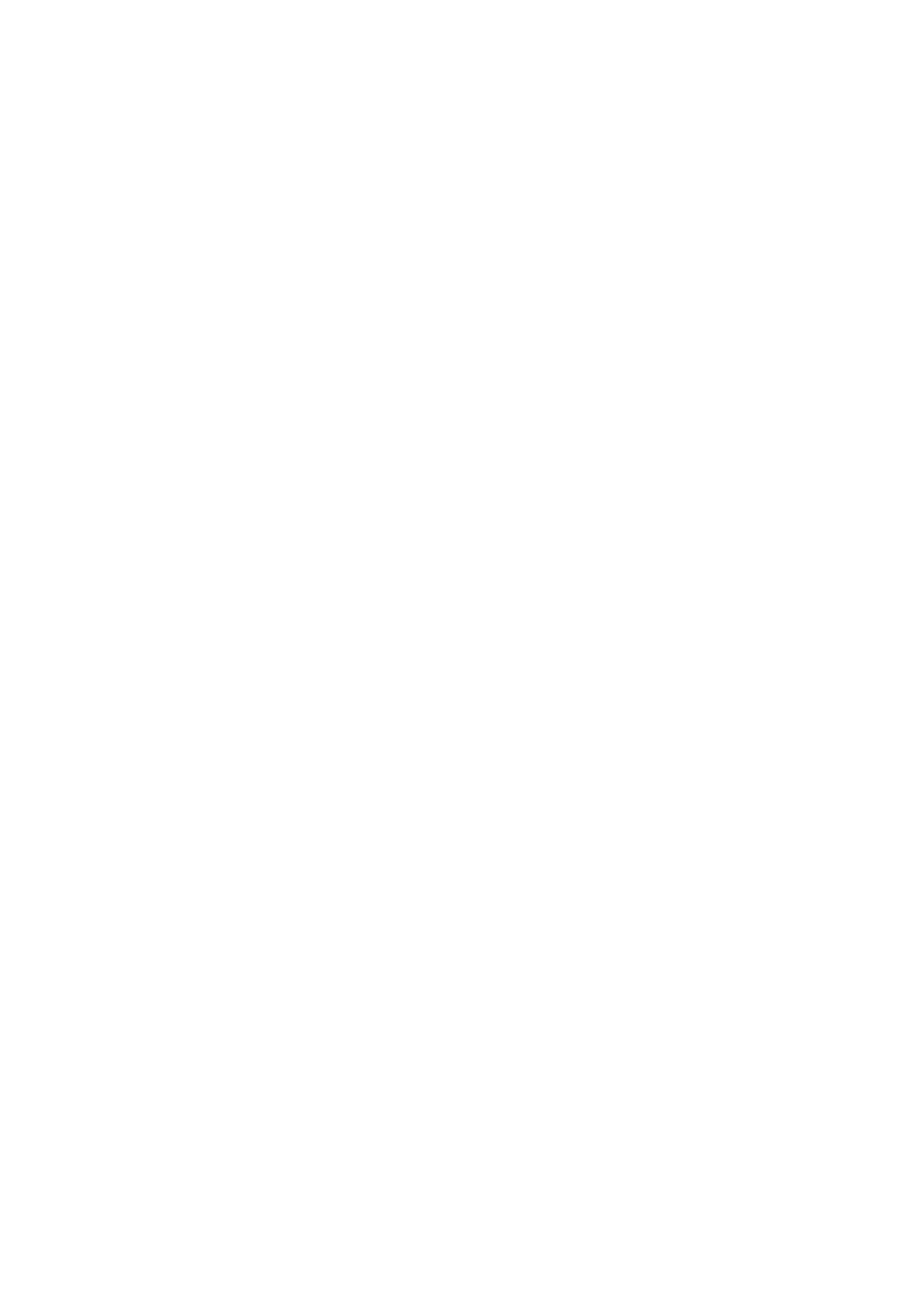#### **1 Name**

This instrument is the *Civil Aviation Legislation Amendment (Part 43— Maintenance of Aircraft) Regulations 2022*.

#### **2 Commencement**

(1) Each provision of this instrument specified in column 1 of the table commences, or is taken to have commenced, in accordance with column 2 of the table. Any other statement in column 2 has effect according to its terms.

| <b>Commencement information</b>                                                                                                                                       |                                                                                                                                                                  |                     |  |  |
|-----------------------------------------------------------------------------------------------------------------------------------------------------------------------|------------------------------------------------------------------------------------------------------------------------------------------------------------------|---------------------|--|--|
| Column 1                                                                                                                                                              | Column 2                                                                                                                                                         | Column 3            |  |  |
| <b>Provisions</b>                                                                                                                                                     | <b>Commencement</b>                                                                                                                                              | <b>Date/Details</b> |  |  |
| 1. Sections 1 to 4 and<br>anything in this<br>instrument not<br>elsewhere covered by<br>this table                                                                    | The day after this instrument is registered.                                                                                                                     |                     |  |  |
| 2. Schedule 1                                                                                                                                                         | Immediately after the end of the period of 1 month<br>beginning on the day after this instrument is<br>registered.                                               |                     |  |  |
| Note:                                                                                                                                                                 | This table relates only to the provisions of this instrument as originally made. It will<br>not be amended to deal with any later amendments of this instrument. |                     |  |  |
| Any information in column 3 of the table is not part of this instrument.<br>(2)<br>Information may be inserted in this column, or information in it may be edited, in |                                                                                                                                                                  |                     |  |  |

#### **3 Authority**

This instrument is made under the *Civil Aviation Act 1988*.

any published version of this instrument.

#### **4 Schedules**

Each instrument that is specified in a Schedule to this instrument is amended or repealed as set out in the applicable items in the Schedule concerned, and any other item in a Schedule to this instrument has effect according to its terms.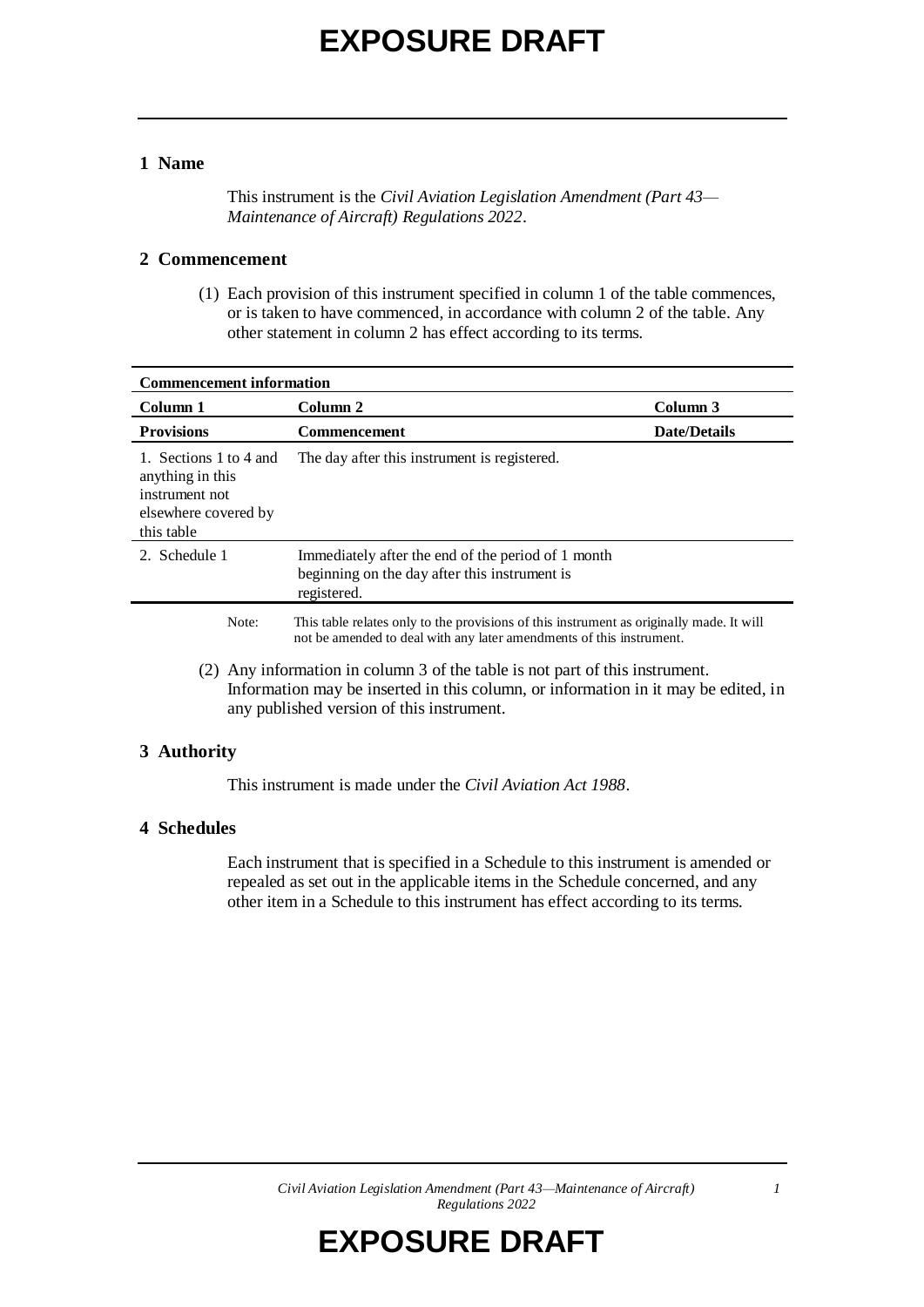### **Schedule 1—Amendments**

### **Part 1—Main amendments**

#### *Civil Aviation Safety Regulations 1998*

**1 After Part 42**

Insert:

### **Part 43—Maintenance of certain aircraft**

#### **Table of contents**

#### **Subpart 43.A—Preliminary**

| 43.005 | Application of Part 43                   |
|--------|------------------------------------------|
| 43.010 | Issue of Manual of Standards for Part 43 |
| 43.015 | Approvals by CASA for Part 43            |

#### **Subpart 43.B—General obligations**

| 43.017 | Part 43 Manual of Standards may prescribe requirements for maintenance of aircraft and |
|--------|----------------------------------------------------------------------------------------|
|        | aeronautical products                                                                  |

- 43.020 Continuing airworthiness requirements
- 43.025 Maintenance of aircraft and aeronautical products
- 43.030 Inspection authorisations
- 43.035 Aircraft maintenance technician certificates
- 43.040 Approved training for aircraft maintenance technician certificates
- 43.045 Directions to rectify inspection schedules or programs

### **Subpart 43.A—Preliminary**

#### **43.005 Application of Part 43**

- (1) This Part applies to:
	- (a) a Part 43 aircraft; and
	- (b) an aeronautical product for a Part 43 aircraft.

#### (2) An aircraft is a *Part 43 aircraft* if:

- (a) the aircraft is an Australian aircraft; and
- (b) the aircraft is not any of the following:
	- (i) an aircraft to which Part 42 applies;
	- (ii) an aircraft to which Part 101 applies;
	- (iii) a Part 103 aircraft;
	- (iv) a Part 131 aircraft; and

Note: Transitional arrangements apply for aircraft to which Part 42 applies: see regulations 202.180 and 202.181.

*<sup>2</sup> Civil Aviation Legislation Amendment (Part 43—Maintenance of Aircraft) Regulations 2022*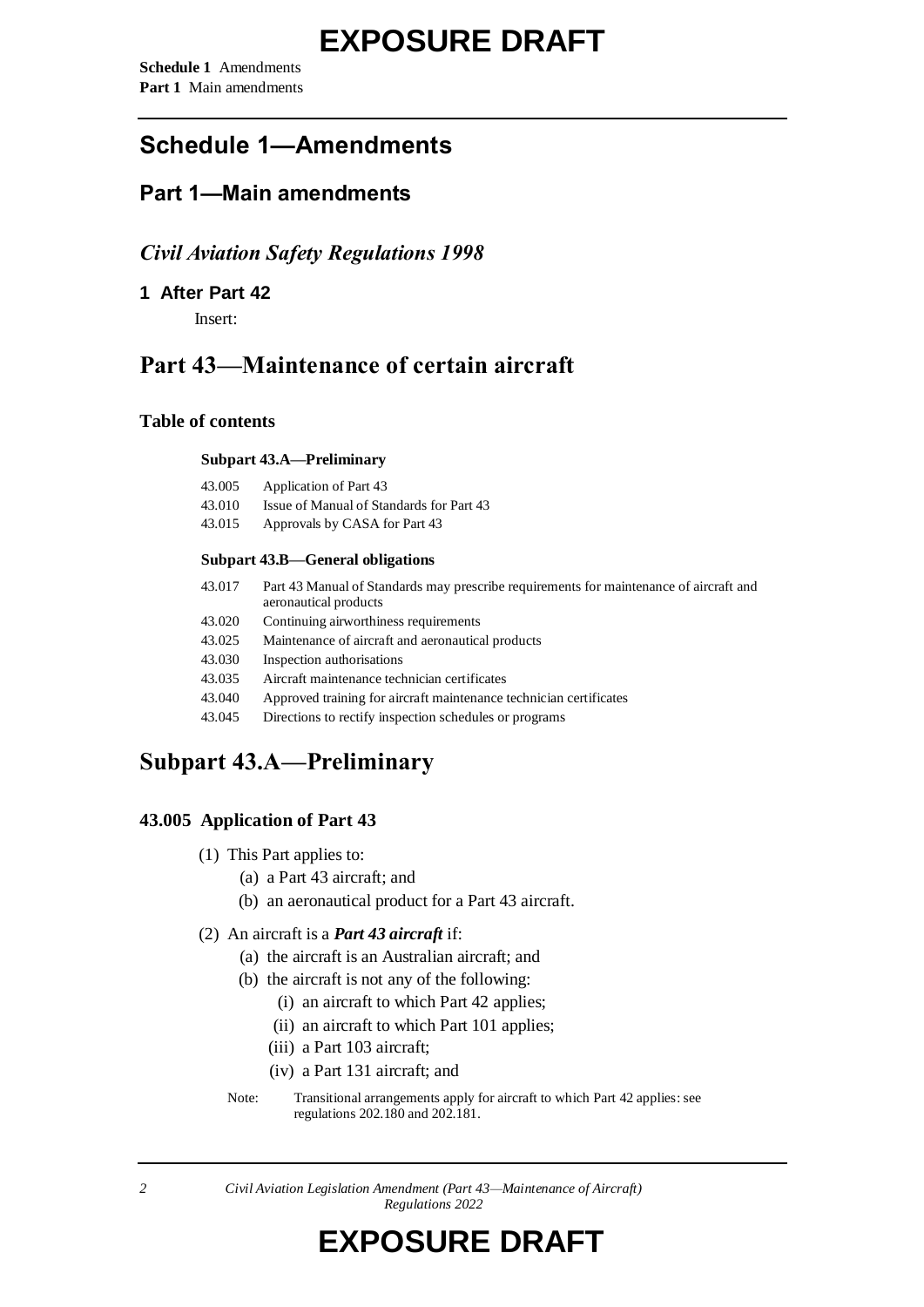(c) the aircraft is not used to conduct Part 121 operations, Part 133 operations or Part 135 operations.

#### **43.010 Issue of Manual of Standards for Part 43**

For the purposes of subsection 98(5A) of the Act, CASA may issue a Manual of Standards for this Part prescribing matters:

- (a) required or permitted by these Regulations to be prescribed by the Part 43 Manual of Standards; or
- (b) necessary or convenient to be prescribed for carrying out or giving effect to this Part.
- Note: A Manual of Standards is a legislative instrument: see subsection 98(5AA) of the Act.

#### **43.015 Approvals by CASA for Part 43**

- (1) If a provision of this Part refers to a person holding an approval under this regulation, a person may apply to CASA, in writing, for the approval.
- (2) Subject to regulation 11.055, the approval must be granted.
- (3) Subregulation 11.055(1B) applies to the granting of an approval under this regulation.
- (4) To avoid doubt, if the Part 43 Manual of Standards prescribes criteria or other requirements for the grant of an approval under this regulation, the criteria or other requirements are taken to be criteria or other requirements specified in these Regulations for the purposes of regulation 11.055.

### **Subpart 43.B—General obligations**

#### **43.017 Part 43 Manual of Standards may prescribe requirements for maintenance of aircraft and aeronautical products**

- (1) The Part 43 Manual of Standards may prescribe requirements relating to maintenance of Part 43 aircraft and aeronautical products for such aircraft.
- (2) Without limiting subregulation (1), the Part 43 Manual of Standards may prescribe requirements relating to the following:
	- (a) carrying out maintenance on Part 43 aircraft or aeronautical products for such aircraft;
	- (b) certifying for maintenance carried out on Part 43 aircraft or aeronautical products for such an aircraft;
	- (c) performing inspections of, and approving for return to service, Part 43 aircraft or aeronautical products for such aircraft;
	- (d) inspection schedules and inspection programs for Part 43 aircraft;
	- (e) testing of Part 43 aircraft or aeronautical products for such aircraft;
	- (f) weighing of Part 43 aircraft or aeronautical products for such aircraft;
	- (g) making and keeping records relating to any of the matters mentioned in paragraphs (a) to (f).

*Civil Aviation Legislation Amendment (Part 43—Maintenance of Aircraft) Regulations 2022*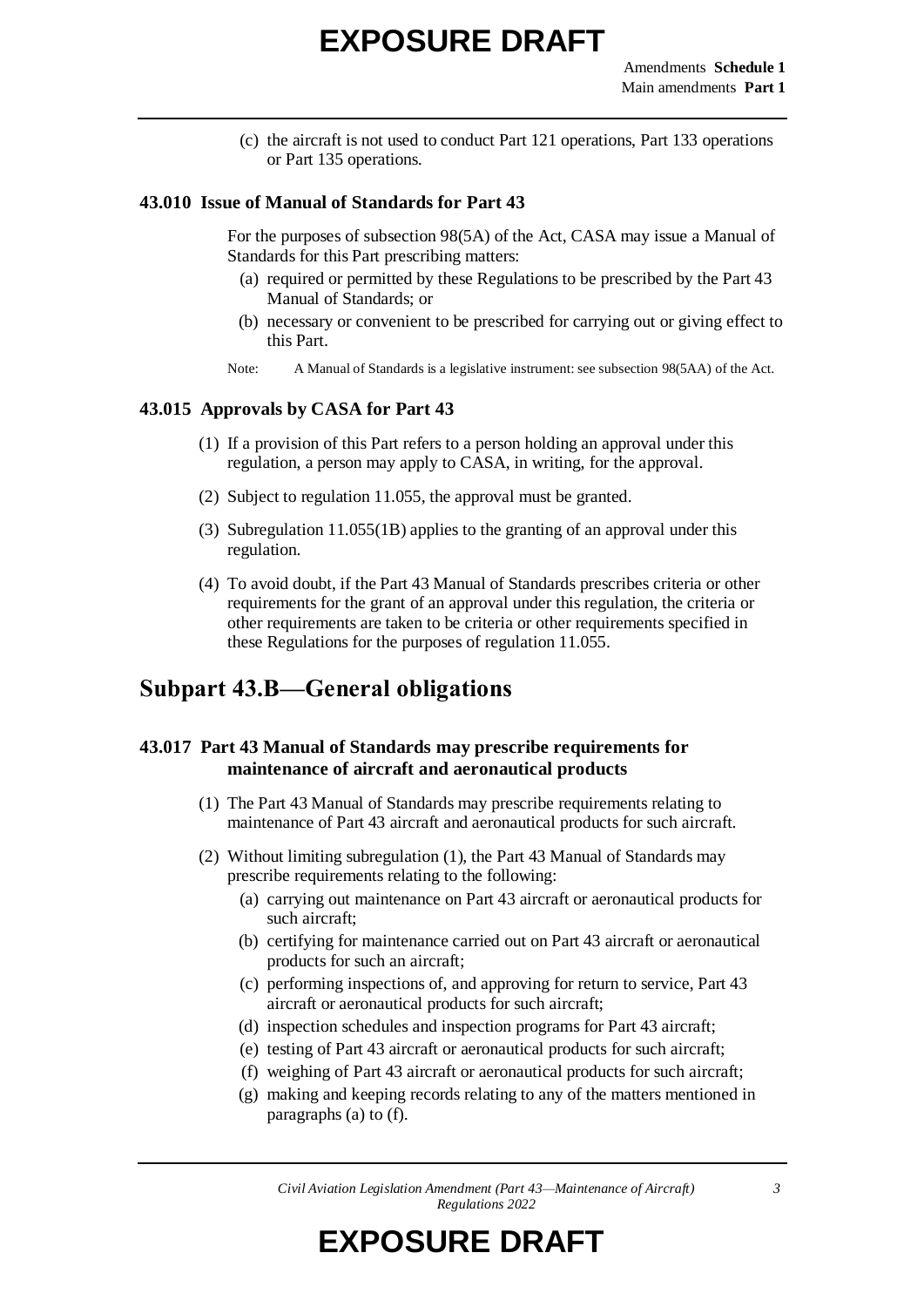**Schedule 1** Amendments **Part 1** Main amendments

- (3) A person mentioned in subregulation (4) contravenes this subregulation if:
	- (a) the person is subject to a requirement mentioned in subregulation (1); and
	- (b) the requirement is not met.
- (4) The persons are the following:
	- (a) the registered operator of a Part 43 aircraft;
	- (b) the pilot in command of a Part 43 aircraft;
	- (c) a person carrying out maintenance on a Part 43 aircraft or an aeronautical product for the aircraft;
	- (d) a person carrying out an inspection of a Part 43 aircraft or an aeronautical product for the aircraft.
- (5) A person commits an offence of strict liability if the person contravenes subregulation (3).

Penalty: 50 penalty units.

#### **43.020 Continuing airworthiness requirements**

- (1) The registered operator of a Part 43 aircraft contravenes this subregulation if: (a) the aircraft is operated for a flight; and
	- (b) a requirement mentioned in subregulation (2) is not met.
- (2) The requirements are:
	- (a) any maintenance carried out on the aircraft or an aeronautical product for the aircraft since it was last operated for a flight has been carried out:
		- (i) by a person who holds an aircraft engineer licence or aircraft maintenance technician certificate that permits the person to perform the maintenance (or an individual who is carrying out maintenance under the supervision of such a person); or
		- (ii) by a Part 145 organisation that holds an approval certificate (within the meaning of Part 145) permitting the organisation to perform the maintenance; or
		- (iii) by a person prescribed by the Part 43 Manual of Standards in circumstances prescribed by the Part 43 Manual of Standards; and
	- (b) after any such maintenance has been carried out the aircraft or an aeronautical product for the aircraft has been approved for return to service:
		- (i) by a person who holds an aircraft engineer licence, an inspection authorisation or an aircraft maintenance technician certificate that permits the person to approve the aircraft for return to service; or
		- (ii) by a Part 145 organisation that holds an approval certificate (within the meaning of Part 145) permitting the organisation to approve the aircraft for return to service; or
		- (iii) by a person prescribed by the Part 43 Manual of Standards in circumstances prescribed by the Part 43 Manual of Standards; and
	- (c) the aircraft has:
		- (i) an inspection schedule that meets the requirements prescribed by the Part 43 Manual of Standards; or

*<sup>4</sup> Civil Aviation Legislation Amendment (Part 43—Maintenance of Aircraft) Regulations 2022*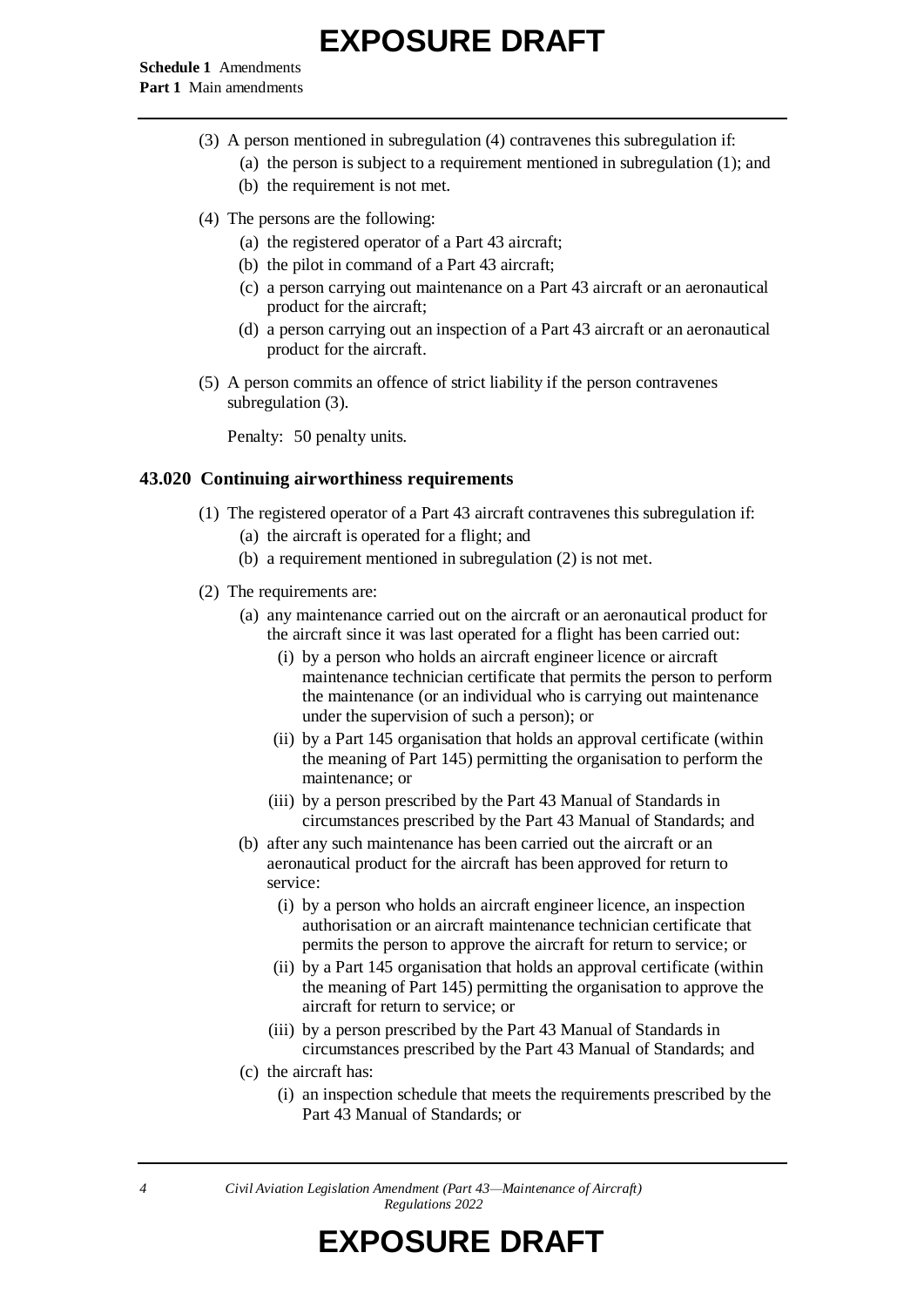- (ii) an inspection program for which the registered operator of the aircraft holds an approval under regulation 43.015; and
- (d) all inspections and maintenance required by the inspection schedule or inspection program (as the case requires) have been carried out; and
- (e) all records required to be made and kept for the aircraft or aeronautical product for the aircraft are up-to-date.
- (3) An application for an approval mentioned in subparagraph  $(2)(c)(ii)$  may be made to, and the approval granted by, an authorised person in circumstances prescribed by the Part 43 Manual of Standards.
- (4) A person commits an offence of strict liability if the person contravenes subregulation  $(1)$ .

Penalty: 50 penalty units.

#### **43.025 Maintenance of aircraft and aeronautical products**

- (1) A person that carries out maintenance on a Part 43 aircraft or an aeronautical product for such an aircraft contravenes this subregulation if the person fails to comply with a requirement mentioned in subregulation (2).
- (2) The requirements are:
	- (a) the person must:
		- (i) hold an aircraft engineer licence or aircraft maintenance technician certificate that permits the person to undertake the maintenance (or be an individual who is carrying out maintenance under the supervision of such a person); or
		- (ii) carry out the maintenance on behalf of a Part 145 organisation that holds an approval certificate (within the meaning of Part 145) permitting the organisation to carry out the maintenance; or
		- (iii) be a person prescribed by the Part 43 Manual of Standards to carry out maintenance in circumstances prescribed by the Part 43 Manual of Standards; and
	- (b) the person must carry out the maintenance in accordance with any privileges, limitations and conditions of the licence, certificate or approval; and
	- (c) the person must carry out the maintenance in accordance with any requirements prescribed by the Part 43 Manual of Standards.
- (3) The Part 43 Manual of Standards may prescribe additional privileges, limitations and conditions that an aircraft engineer licence is taken to have for the purposes of this Part.
- (4) A person commits an offence of strict liability if the person contravenes subregulation (1).

Penalty: 50 penalty units.

#### **43.030 Inspection authorisations**

(1) CASA may grant an individual an inspection authorisation to inspect Part 43 aircraft or aeronautical products for such aircraft, and approve the aircraft or

*Civil Aviation Legislation Amendment (Part 43—Maintenance of Aircraft) Regulations 2022*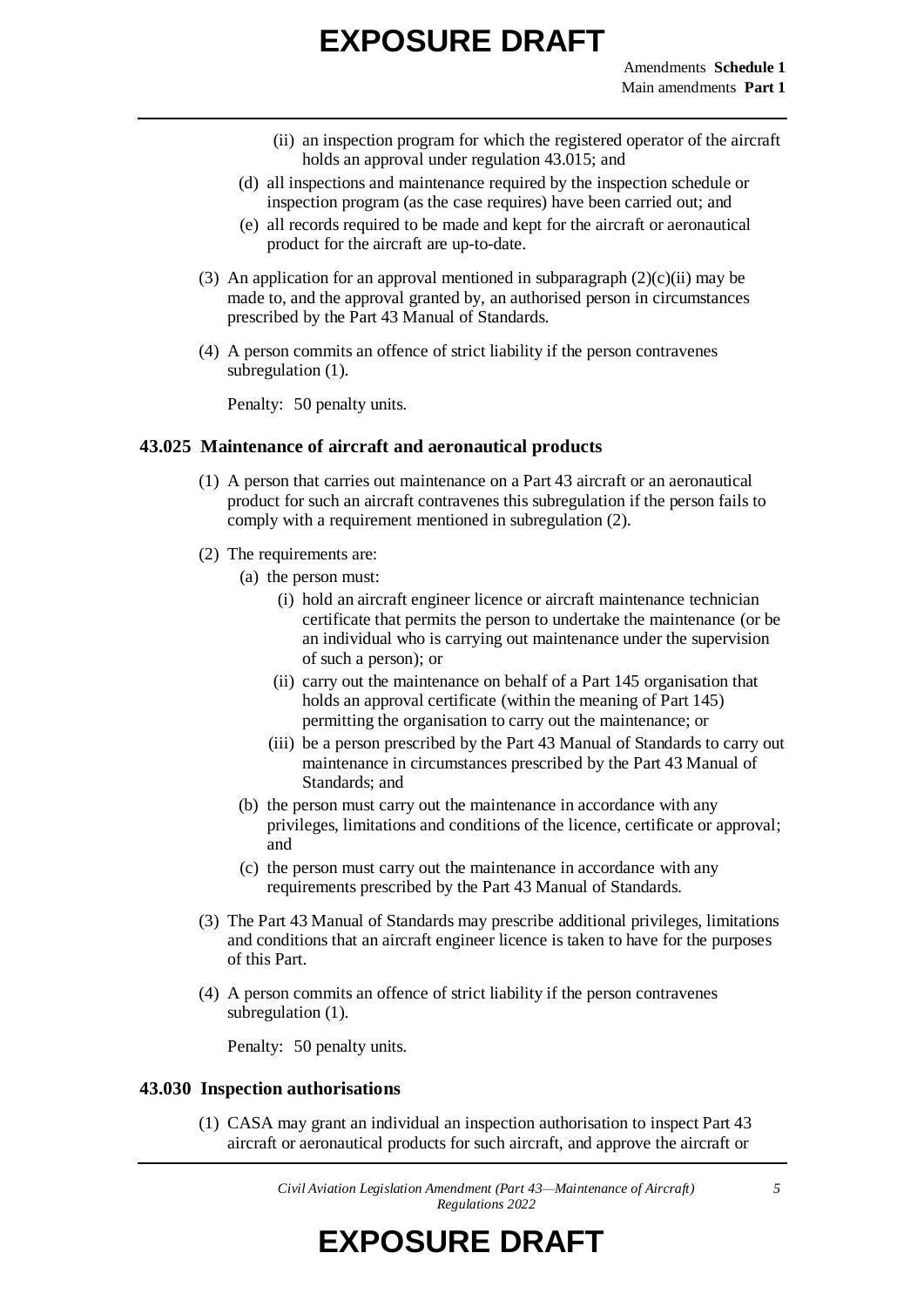product for return to service, only if satisfied that the applicant meets the eligibility criteria prescribed by the Part 43 Manual of Standards.

- (2) For the purposes of subregulation (1), the Part 43 Manual of Standards may set out classes of inspection authorisations and prescribe different eligibility criteria for each of those classes.
- (3) The Part 43 Manual of Standards may prescribe the privileges, limitations and conditions of each class of inspection authorisation.
- (4) CASA may vary, suspend or cancel an inspection authorisation in circumstances prescribed by the Part 43 Manual of Standards.
- (5) CASA may prescribe requirements for the duration of inspection authorisations and the renewal of inspection authorisations.

#### **43.035 Aircraft maintenance technician certificates**

- (1) CASA may grant an individual an aircraft maintenance technician certificate to carry out maintenance on Part 43 aircraft or aeronautical products for such aircraft only if satisfied that the individual meets the eligibility criteria prescribed by the Part 43 Manual of Standards.
- (2) For the purposes of subregulation (1), the Part 43 Manual of Standards may set out classes of aircraft maintenance technician certificates and prescribe different eligibility criteria for each of those classes.
- (3) The Part 43 Manual of Standards may prescribe the privileges, limitations and conditions of each class of aircraft maintenance technician certificate.
- (4) An application for an aircraft maintenance technician certificate may be made to, and the certificate granted by:
	- (a) CASA in circumstances prescribed by the Part 43 Manual of Standards; or
	- (b) an authorised person in circumstances prescribed by the Part 43 Manual of Standards; or
	- (c) a limited category organisation in circumstances prescribed by the Part 43 Manual of Standards.
- (5) CASA may vary, suspend or cancel an aircraft maintenance technician certificate in circumstances prescribed by the Part 43 Manual of Standards.

#### **43.040 Approved training for aircraft maintenance technician certificates**

- (1) A person contravenes this subregulation if:
	- (a) the person provides a training program to another person for the purposes of the other person qualifying for the grant of an aircraft maintenance technician certificate; and
	- (b) the person providing the training does not hold an approval under regulation 43.015 to do so.
- (2) An application for an approval mentioned in paragraph  $(1)(b)$  may be made to, and the approval granted by:

*6 Civil Aviation Legislation Amendment (Part 43—Maintenance of Aircraft) Regulations 2022*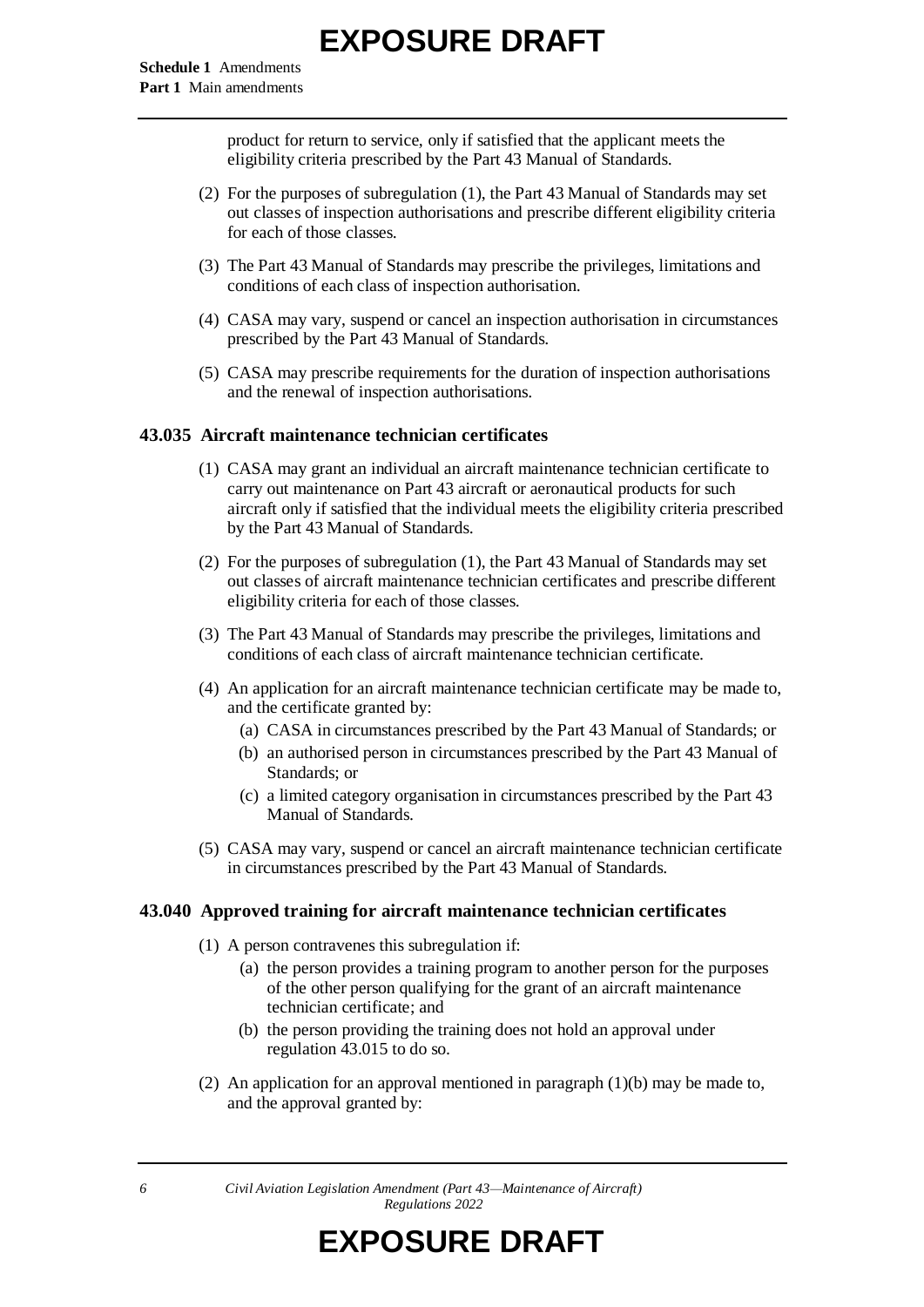- (a) CASA in the circumstances prescribed by the Part 43 Manual of Standards; or
- (b) an authorised person in the circumstances prescribed by the Part 43 Manual of Standards; or
- (c) a limited category organisation in circumstances prescribed by the Part 43 Manual of Standards.
- (3) CASA, an authorised person, or a limited category organisation may grant an approval mentioned in paragraph (1)(b) only if satisfied that the applicant, and the training program, meet the requirements prescribed by the Part 43 Manual of Standards.
- (4) A person commits an offence of strict liability if the person contravenes subregulation  $(1)$ .

Penalty: 50 penalty units.

#### **43.045 Directions to rectify inspection schedules or programs**

- (1) CASA may direct the registered operator of a Part 43 aircraft to vary the inspection checklist included in an inspection schedule for the aircraft in accordance with the requirements prescribed for the purposes of subparagraph  $43.020(2)(c)(i)$  if CASA is satisfied that the checklist does not meet those requirements.
- (2) CASA may direct the registered operator of a Part 43 aircraft to vary a requirement of an inspection program mentioned in subparagraph  $43.020(2)(c)(ii)$  for the aircraft.
- (3) CASA may give the direction only if CASA is satisfied that it is necessary to do so to ensure that the checklist or program will adequately provide for the continuing airworthiness of the aircraft.
- (4) A direction under this regulation must:
	- (a) be in writing; and
	- (b) specify the time within which the direction must be complied with.
- (5) A person contravenes this subregulation if the person fails to comply with the direction within the time specified in the direction.
- (6) A person commits an offence of strict liability if the person contravenes subregulation (5).

Penalty: 50 penalty units.

#### **2 Part 1 of the Dictionary**

Insert:

*aircraft maintenance technician certificate* means an aircraft maintenance technician certificate referred to in subregulation 43.035(1).

*inspection authorisation* means an inspection authorisation referred to in subregulation 43.030(1).

*Civil Aviation Legislation Amendment (Part 43—Maintenance of Aircraft) Regulations 2022*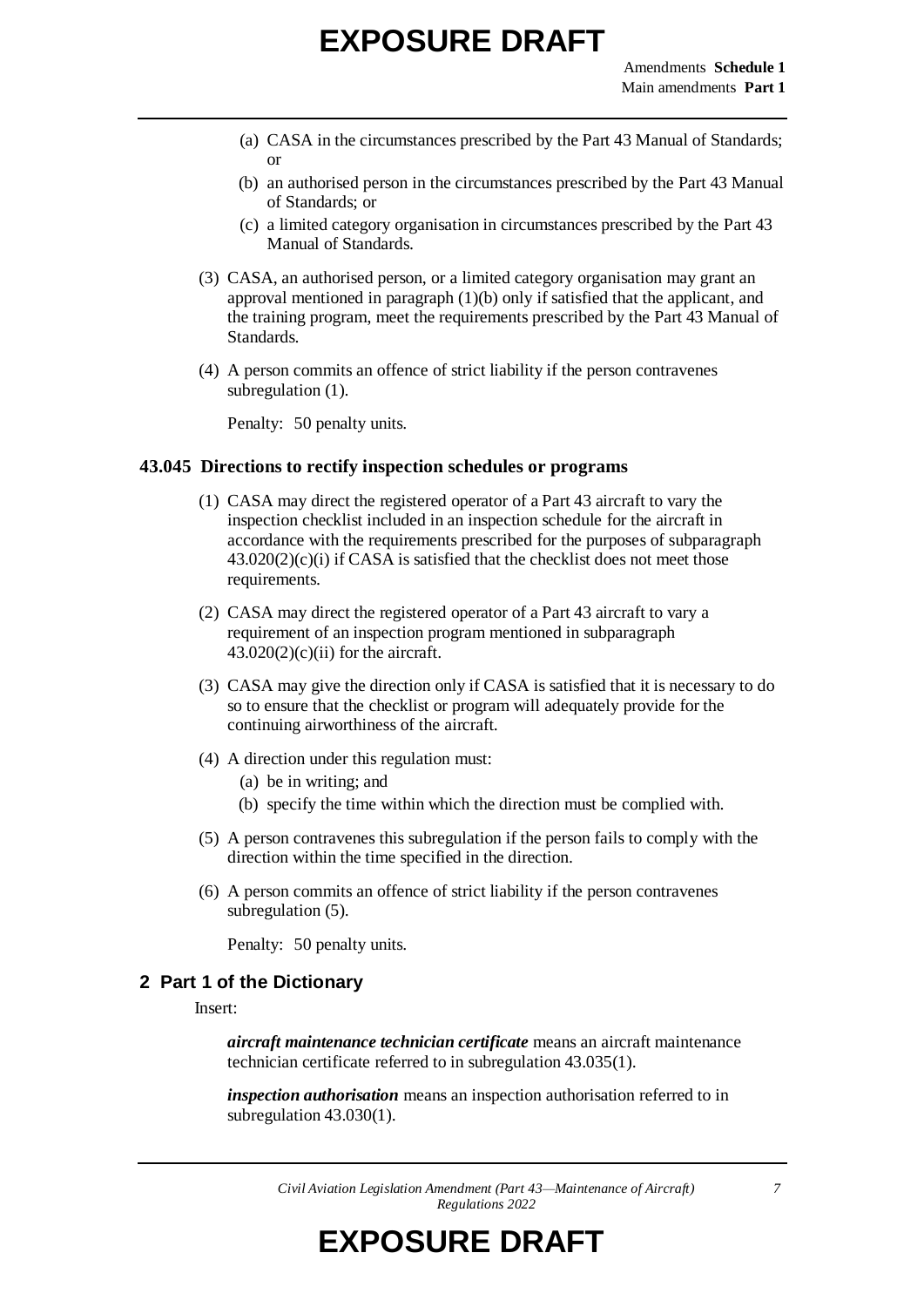**Schedule 1** Amendments **Part 2** Consequential amendments

### **Part 2—Consequential amendments**

#### *Civil Aviation Regulations 1988*

#### **3 Subregulation 30(1A)**

Omit "Part 42 of CASR does not apply", substitute "neither Part 42 nor Part 43 of CASR applies".

#### **4 At the end of subregulation 262AN(3)**

#### Add:

- ; (e) if the organisation will be considering applications, and granting approvals, for aircraft maintenance technician certificates—considering those applications and granting those approvals;
	- (f) if the organisation will be considering applications, and granting approvals, for the provision of training for such certificates in accordance with regulation 43.040—considering those applications and granting those approvals.

#### *Civil Aviation Safety Regulations 1998*

#### **5 Regulation 13.375 (after table item 6)**

Insert:

| 6A | an inspection authorisation                       | Authorisation to inspect Part 43<br>aircraft or aeronautical products for<br>such aircraft, and approve the aircraft<br>or product for return to service |
|----|---------------------------------------------------|----------------------------------------------------------------------------------------------------------------------------------------------------------|
| 6B | an aircraft maintenance technician<br>certificate | Authorisation to carry out<br>maintenance on Part 43 aircraft or<br>aeronautical products for such aircraft                                              |

#### **6 After paragraph 21.181(6)(a)**

Insert:

(aaa) for a Part 43 aircraft—any maintenance carried out on the aircraft is not carried out in accordance with Part 43; or

#### **7 Paragraph 21.181(6)(aa)**

After "Part 42", insert "or Part 43".

#### **8 Paragraphs 21.183(1)(b) and (2)(b)**

Omit "has", substitute "subject to subregulation (4B), has".

#### **9 Paragraph 21.183(3)(b)**

Omit "any", substitute "subject to subregulation (4B), any".

*8 Civil Aviation Legislation Amendment (Part 43—Maintenance of Aircraft) Regulations 2022*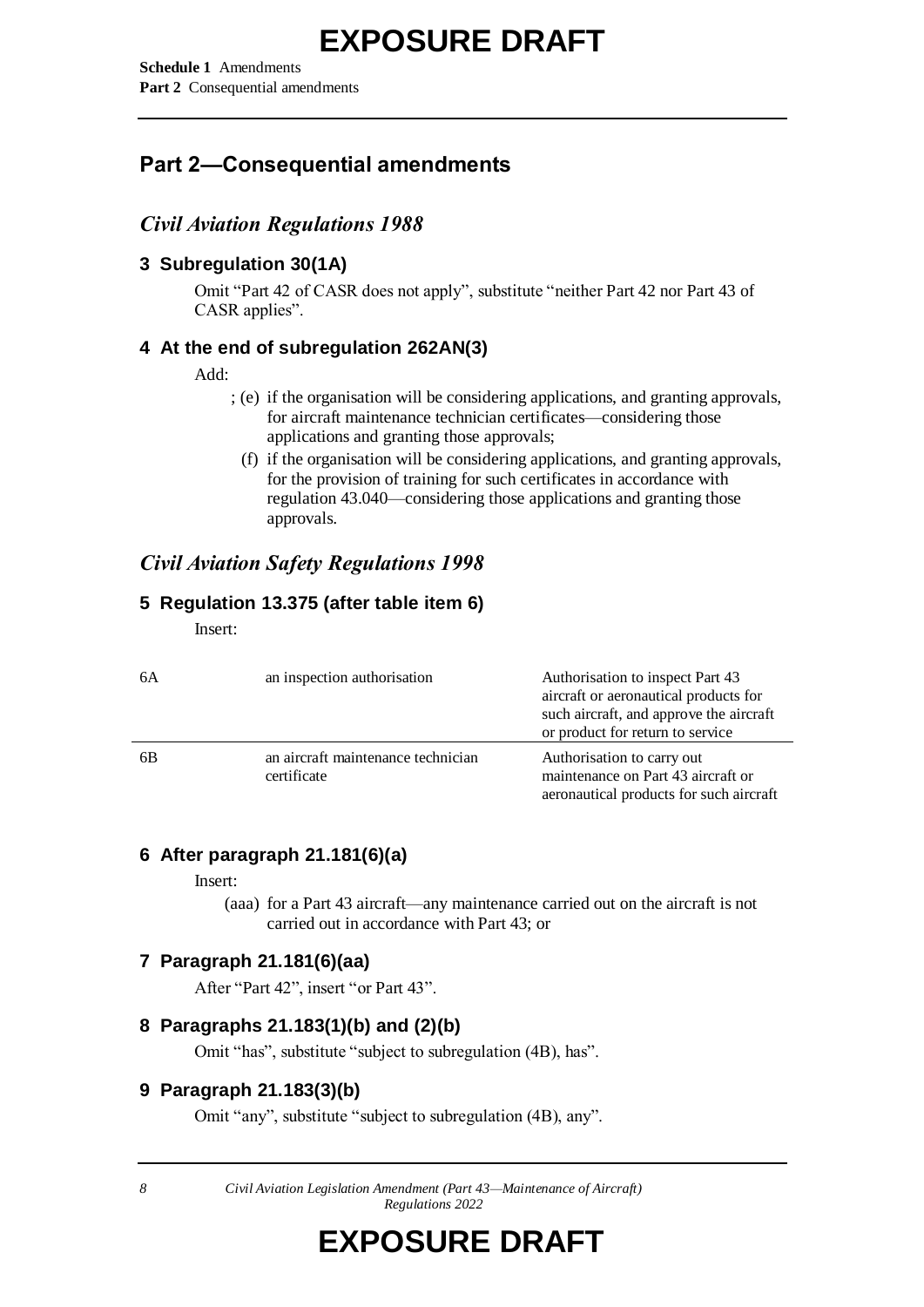#### **10 Subparagraph 21.183(4)(d)(ii)**

Omit "any", substitute "subject to subregulation (4B), any".

#### **11 At the end of subregulation 21.183(4A)**

Add:

; and (d) if the aircraft is a Part 43 aircraft—an approval for return to service is in force for the aircraft.

#### **12 After subregulation 21.183(4A)**

Insert:

*Part 43 aircraft*

(4B) Paragraphs  $(1)(b)$ ,  $(2)(b)$  and  $(3)(b)$ , and subparagraph  $(4)(d)(ii)$ , apply in relation to a Part 43 aircraft only if the modifications or repairs for the aircraft are major modifications or major repairs.

#### **13 Paragraph 21.183(5)(b)**

After "design", insert "(other than modifications or repairs for a Part 43 aircraft that are not major modifications or major repairs)".

#### **14 After paragraph 21.184(3)(e)**

Insert:

- (ea) if the aircraft is a Part 43 aircraft and, since it was last operated for a flight:
	- (i) maintenance has been carried out on the aircraft; or
	- (ii) an annual inspection of the aircraft required by the Part 43 Manual of Standards has been undertaken;

any requirements for the approval for the return to service of the aircraft prescribed by the Part 43 Manual of Standards for the purposes of regulation 43.017 have been met in relation to the maintenance or annual inspection; and

#### **15 Paragraphs 21.184(3)(f) and (4)(ca)**

Omit "if Part 42 does not apply", substitute "if neither Part 42 nor Part 43 applies".

#### **16 After paragraph 21.184(4)(ca)**

#### Insert:

(cb) if the aircraft is a Part 43 aircraft—an approval for return to service is in force for the aircraft; and

#### **17 After paragraph 21.184A(2)(ca)**

Insert:

(cb) if the aircraft is a Part 43 aircraft—an approval for return to service is in force for the aircraft; and

#### **18 Subregulation 21.329(3A)**

Omit "to which Part 42 does not apply", substitute "to which neither Part 42 nor Part 43 applies".

> *Civil Aviation Legislation Amendment (Part 43—Maintenance of Aircraft) Regulations 2022*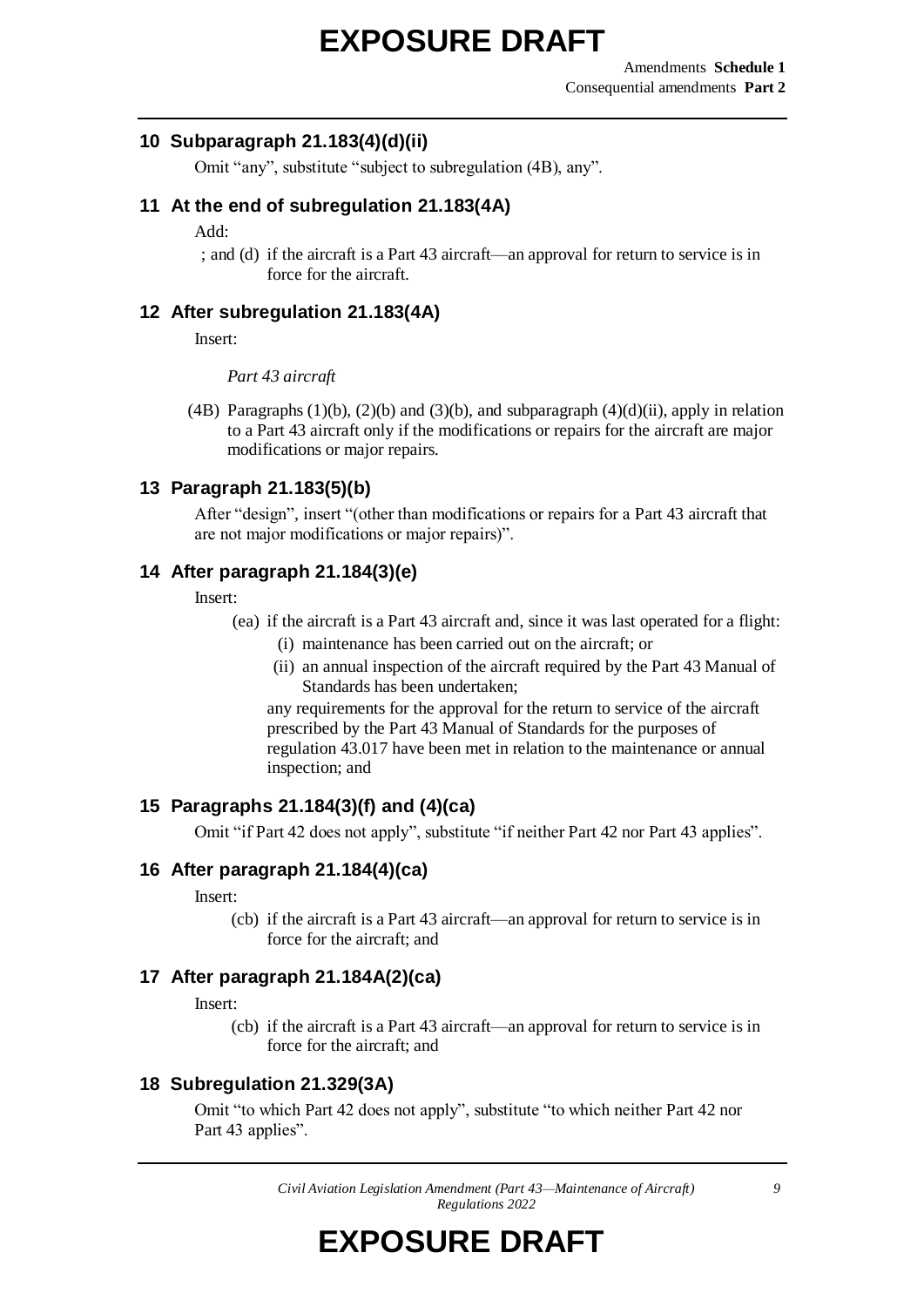**Schedule 1** Amendments **Part 2** Consequential amendments

#### **19 After subregulation 21.329(3A)**

Insert:

(3B) For a used aircraft that is a Part 43 aircraft, an approval for return to service is in force for the aircraft.

#### **20 Subregulation 21.329(7)**

Omit "(3), (4)", substitute "(3), (3A), (4)".

#### **21 Paragraph 66.025(3)(b)**

After "mentioned in", insert "the Part 43 Manual of Standards or".

#### **22 Subregulation 66.120(1)**

Omit "certification or issue a certificate of release to service only", substitute "certification, issue a certificate of release to service or approve an aircraft or an aeronautical product for return to service only".

#### **23 After subregulation 66.120(1)**

Insert:

- (1A) In addition, a licensed aircraft maintenance engineer may certify the maintenance of a Part 43 aircraft or an aeronautical product for such an aircraft, or approve a Part 43 aircraft or an aeronautical product for such an aircraft for return to service, only if the engineer does so in accordance with a privilege, limitation or condition:
	- (a) prescribed by the Part 43 Manual of Standards for the purposes of subregulation 43.035(3) that the licence is taken to have for the purposes of Part 43; and
	- (b) that applies to the certification of the maintenance or the approval of the aircraft for return to service in accordance with that Part.

#### **24 Paragraph 91.110(3)(b)**

Omit "the flight", substitute "for an aircraft other than a Part 43 aircraft—the flight".

#### **25 Paragraph 91.145(2)(d)**

Omit "Part 42 does not apply", substitute "neither Part 42 nor Part 43 applies".

#### **26 After regulation 91.145**

Insert:

#### **91.147 Additional requirements to be met before Part 43 aircraft may fly**

- (1) The pilot in command of a Part 43 aircraft for a flight contravenes this subregulation if:
	- (a) the flight begins; and
	- (b) a requirement in subregulation (2) is not met.
- (2) The requirements are the following:

*10 Civil Aviation Legislation Amendment (Part 43—Maintenance of Aircraft) Regulations 2022*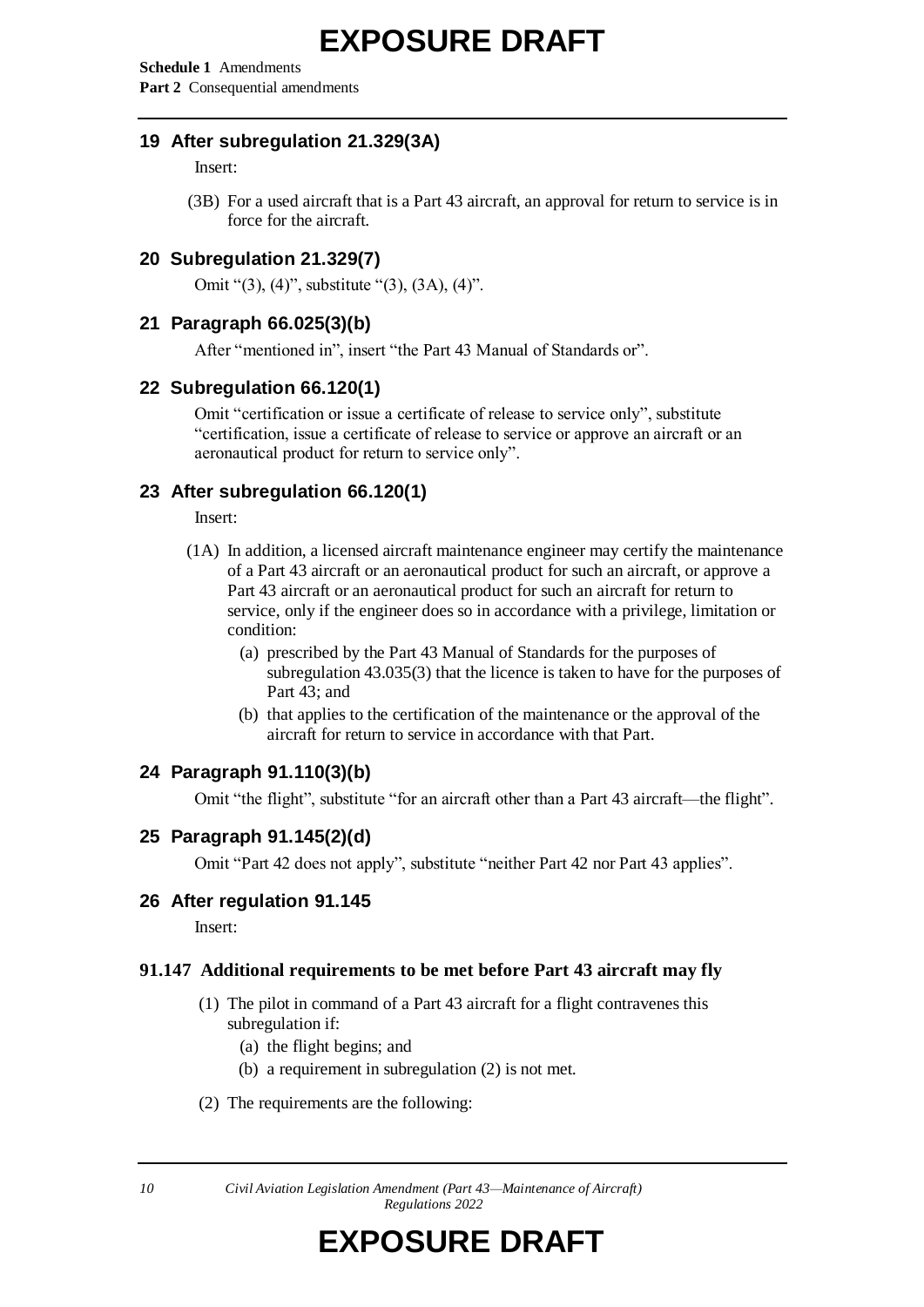- (a) the aircraft has been inspected in accordance with the requirements prescribed by the Part 43 Manual of Standards for the purposes of paragraph 43.017(2)(c);
- (b) an approval for return to service of the aircraft must be in force in accordance with the requirements prescribed by the Part 43 Manual of Standards for the purposes of paragraph 43.017(2)(c);
- (c) the aircraft must not have any defects or damage, other than defects or damage that have been deferred by the registered operator of the aircraft for a later inspection in accordance with the requirements prescribed by the Part 43 Manual of Standards for the purposes of paragraph 43.017(2)(c).
- (3) A person commits an offence if the person contravenes subregulation (1).

Penalty: 50 penalty units.

#### **27 Subregulation 91.915(1)**

Repeal the subregulation, substitute:

- (1) This regulation does not apply to:
	- (a) an aircraft for which a special flight permit is in force; or
	- (b) a Part 43 aircraft.

#### **28 Subregulation 91.950(2)**

Repeal the subregulation, substitute:

- (2) If Part 42 does not apply to the aircraft, subregulation (1) applies to the operation of the aircraft only if, throughout the period of the extension:
	- (a) for a Part 43 aircraft—the registered operator of the aircraft keeps the approval of the extension with the maintenance records for the aircraft; and
	- (b) otherwise—the approval of the extension is kept with the maintenance release for the aircraft.

#### **29 Paragraph 132.180(2)(a)**

Repeal the paragraph, substitute:

- (a) the individual gives or grants, on behalf of a limited category organisation, any of the following:
	- (i) an approval, certificate or advice covered by subregulation (4);
	- (ii) an aircraft maintenance technician certificate;
	- (iii) an approval to provide training mentioned in paragraph  $43.040(1)(b)$ ; and

#### **30 After subregulation 132.180(3)**

Insert:

- (3A) An individual contravenes this subregulation if:
	- (a) the individual grants, on behalf of a limited category organisation, an approval to provide training mentioned in paragraph 43.040(1)(b); and
	- (b) the approval is granted:
		- (i) in circumstances that are not circumstances prescribed by the Part 43 Manual of Standards for the purposes of paragraph 43.040(2)(c); or

*Civil Aviation Legislation Amendment (Part 43—Maintenance of Aircraft) Regulations 2022*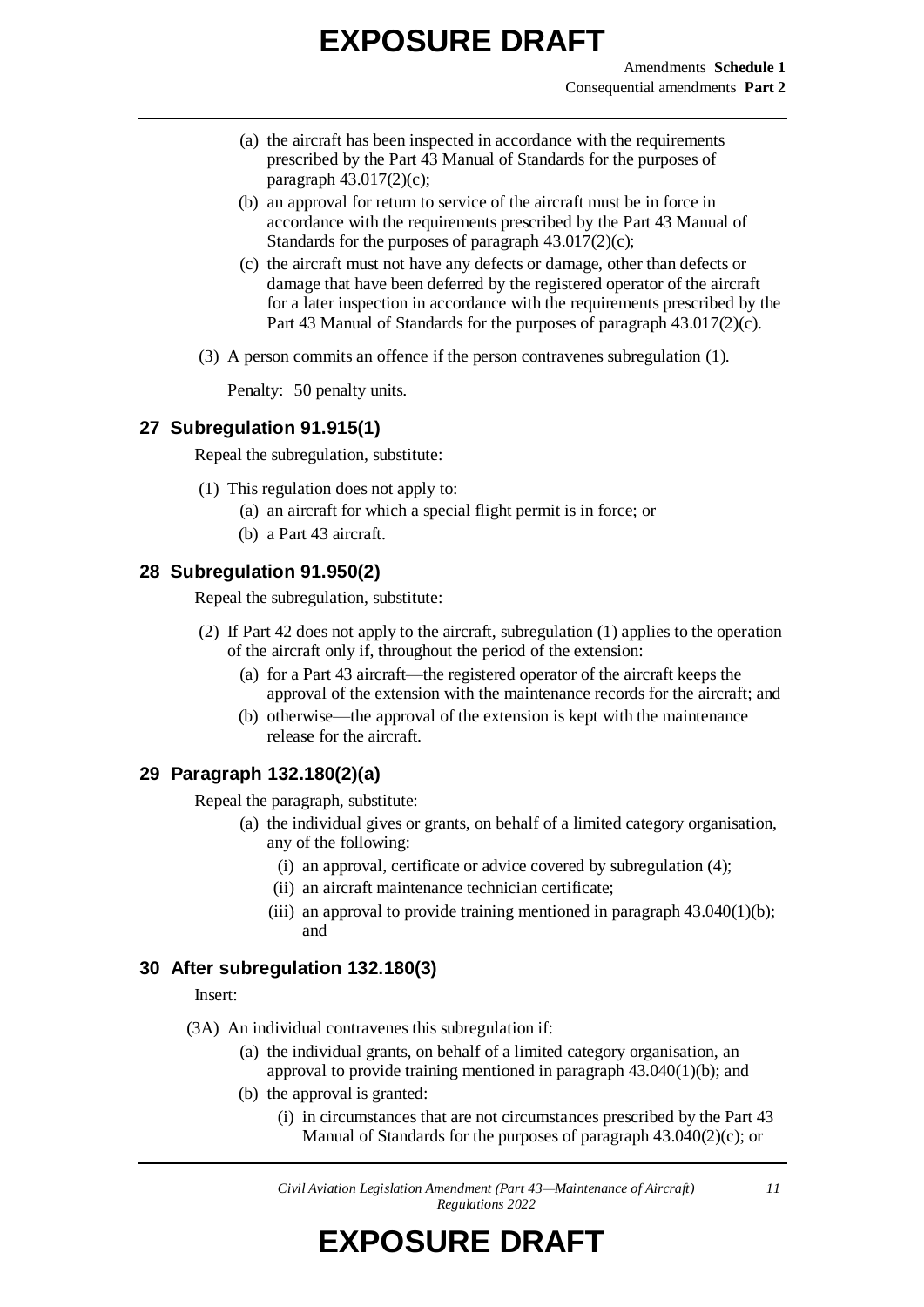**Schedule 1** Amendments **Part 2** Consequential amendments

> (ii) to an applicant, or in respect of a training program, that does not meet a requirement prescribed by the Part 43 Manual of Standards for the purposes of subregulation 43.040(3) in respect of the applicant or training program.

#### **31 Subregulation 132.180(5)**

Omit "(2) or (3)", substitute "(2), (3) or  $(3A)$ ".

#### **32 Subparagraphs 145.045(a)(v) and (vi)**

Repeal the subparagraphs, substitute:

- (v) the Part 43 Manual of Standards and the Part 145 Manual of Standards; and
- (vi) Parts 42 and 43 and this Part; and

#### **33 Part 1 of the Dictionary**

Insert:

*maintenance records*, for a Part 43 aircraft, has the meaning given by the Part 43 Manual of Standards.

*major modification*, for a Part 43 aircraft, has the meaning given by the Part 43 Manual of Standards.

*major repair*, for a Part 43 aircraft, has the meaning given by the Part 43 Manual of Standards.

#### **34 Clause 1 of Part 3 of the Dictionary (paragraph (a) of the definition of**  *CAR maintenance activities***)**

Omit "Part 42 does not apply", substitute "neither Part 42 nor Part 43 applies".

#### **35 Clause 1 of Part 3 of the Dictionary (at the end of the definition of**  *maintenance services***)**

Add:

; (d) approving for return to service of a Part 43 aircraft, or an aeronautical product for such an aircraft.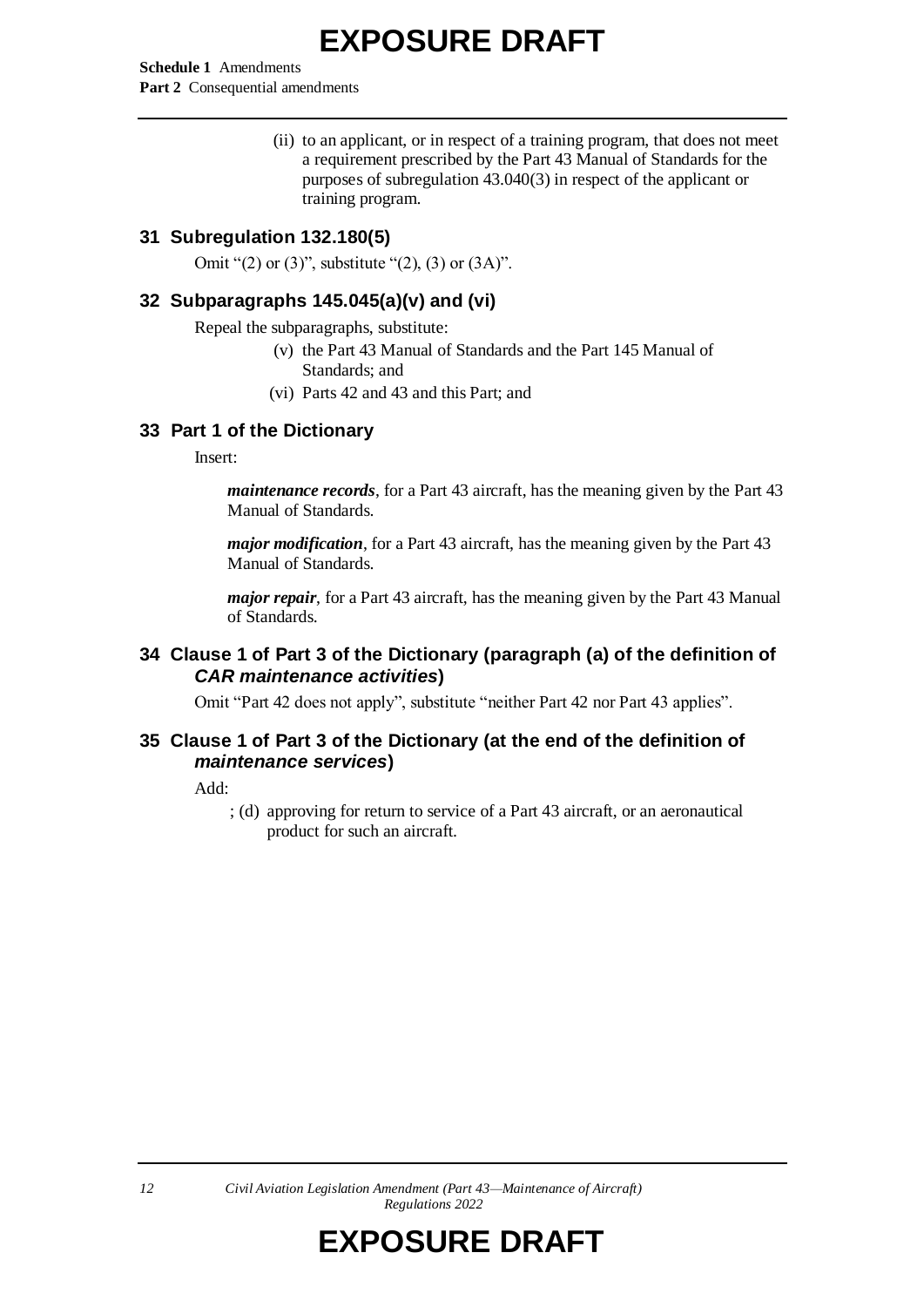### **Part 3—Transitional provisions**

#### *Civil Aviation Regulations 1988*

**36 After Division 2 of Part 20**

Insert:

#### **Division 2A—Transitional provisions relating to Part 43 of CASR**

#### **332 Application of Parts 4A, 4B, 4C and 4D to Part 43 aircraft**

Subject to Division 202.BB.1 of CASR, Parts 4A, 4B, 4C and 4D do not apply to a Part 43 aircraft.

#### *Civil Aviation Safety Regulations 1998*

**37 After Subpart 202.BA**

Insert:

### **Subpart 202.BB—Transitional provisions for Part 43 (Maintenance of certain aircraft)**

#### **Division 202.BB.1—Transitional provisions relating to the commencement of Part 43**

#### **202.195 Definitions for Division 202.BB.1**

In this Division:

*amending Regulations* means the *Civil Aviation Legislation Amendment (Part 43—Maintenance of Aircraft) Regulations 2022*.

*early commencement time* means the time when sections 1 to 4 of the amending Regulations commence.

*main commencement time* means the time when Schedule 1 to the amending Regulations commences.

*new Regulations* means these Regulations as amended by the amending Regulations, and includes any Manual of Standards issued under the new Regulations.

*old CAR* means CAR as in force immediately before the main commencement time and includes Civil Aviation Orders issued under those Regulations.

*old Regulations* means these Regulations (including the old CAR) as in force immediately before the main commencement time.

*Civil Aviation Legislation Amendment (Part 43—Maintenance of Aircraft) Regulations 2022*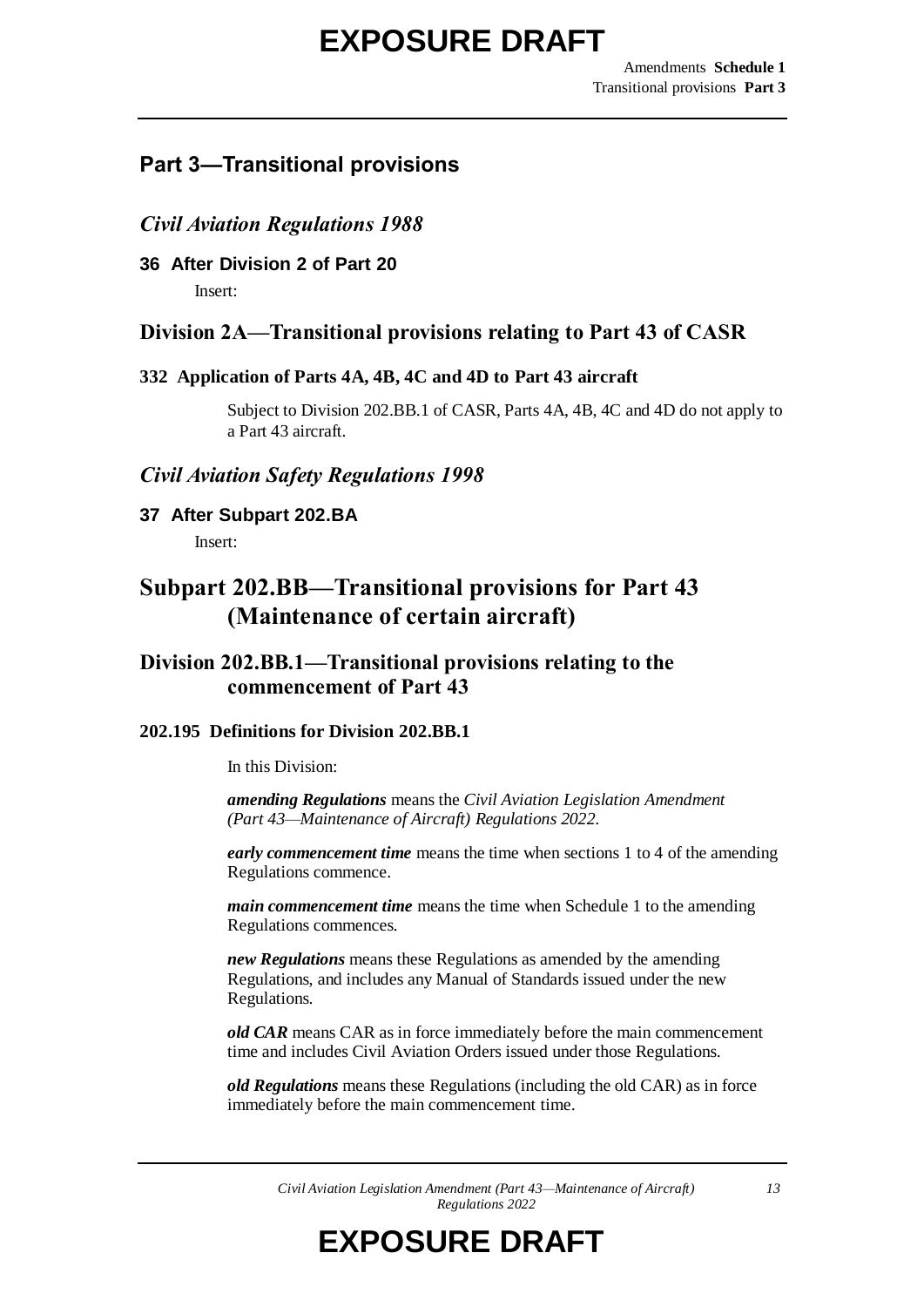**Schedule 1** Amendments **Part 3** Transitional provisions

#### **202.196 Application of Part 43**

Subject to this Division, Part 43 applies to maintenance carried out on Part 43 aircraft or aeronautical products for such aircraft after the main commencement time.

Note: For the definition of *maintenance*, see section 3 of the Act.

#### **202.197 Early applications for inspection authorisations**

- (1) An individual may apply to CASA for the grant of an inspection authorisation under the new Regulations during the period:
	- (a) beginning immediately after the early commencement time; and
	- (b) ending immediately before the main commencement time.
- (2) If the individual meets the eligibility criteria prescribed by the Part 43 Manual of Standards for the purposes of subregulation 43.030(1) of the new Regulations, CASA may, before or after the main commencement time, subject to the Act and the requirements mentioned in regulation 11.055, grant an inspection authorisation to the individual.
- (3) If CASA grants the inspection authorisation to the individual, the authorisation comes into force at the later of:
	- (a) the main commencement time; or
	- (b) a time after the main commencement time specified in the authorisation.

#### **202.198 Maintenance of Part 43 aircraft under CAR 30 certificates of approval**

- (1) This regulation applies if:
	- (a) before the main commencement time, CASA has issued a certificate of approval under regulation 30 of CAR to an approved maintenance organisation; and
	- (b) the certificate:
		- (i) authorises the organisation to carry out maintenance of aircraft or aeronautical products; and
		- (ii) is in force immediately before the main commencement time.
- (2) Despite the amendments made by the amending Regulations, the old Regulations continue to apply in relation to maintenance carried out on a Part 43 aircraft or an aeronautical product of such an aircraft by the organisation.
- (3) This regulation ceases to have effect in respect of the organisation on the earliest of the following:
	- (a) when the organisation ceases to hold the certificate of approval;
	- (b) when the organisation becomes a Part 145 organisation;
	- (c) the end of the period of 36 months after the main commencement time.

#### **202.199 Maintenance of Part 43 aircraft under other CAR authorisations**

- (1) This regulation applies if:
	- (a) CASA has issued to a person (whether before or after the main commencement time):

*<sup>14</sup> Civil Aviation Legislation Amendment (Part 43—Maintenance of Aircraft) Regulations 2022*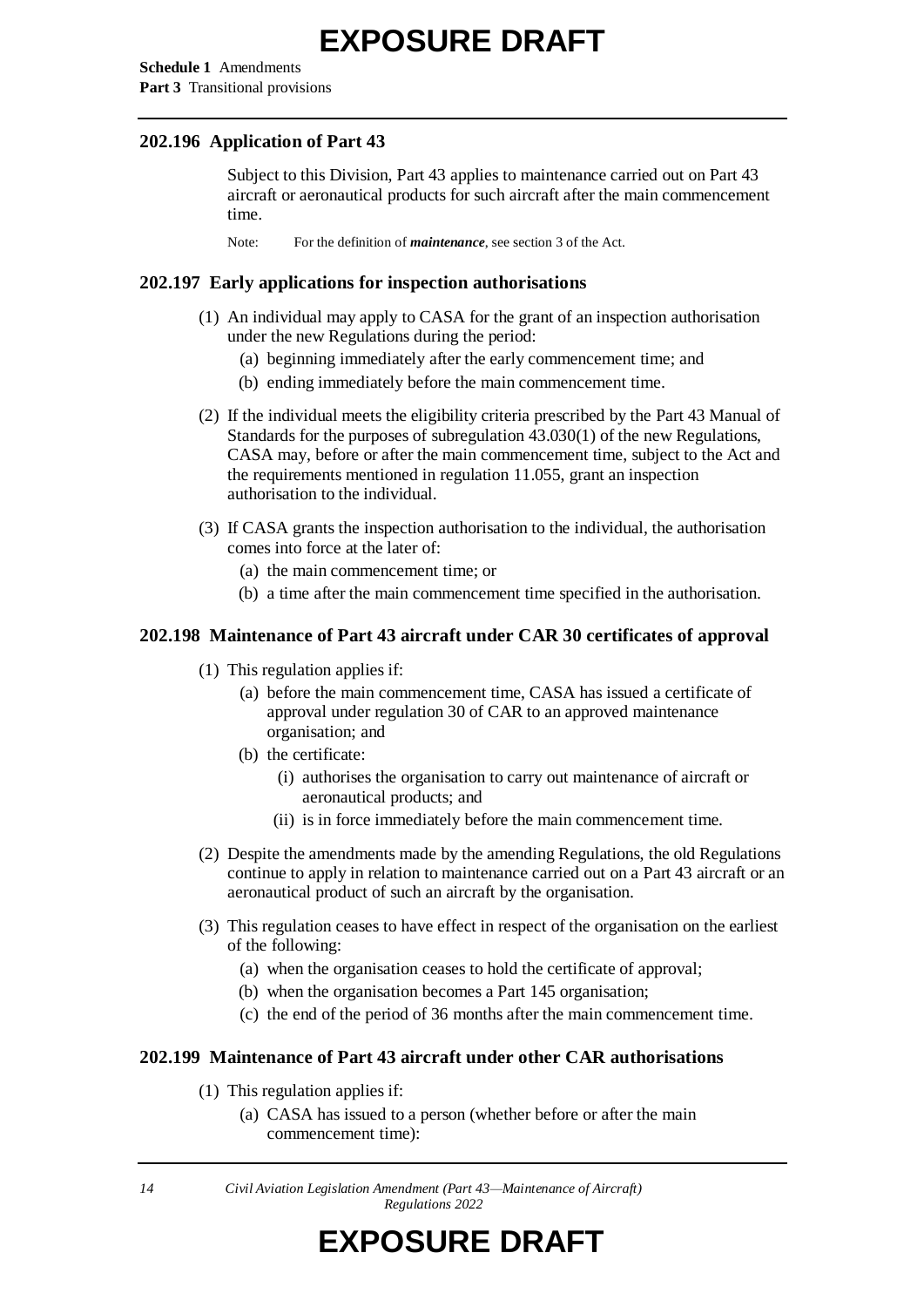- (i) an airworthiness authority under regulation 33B of CAR; or
- (ii) an aircraft welding authority under regulation 33D of CAR; or
- (iii) an authority under subregulation 42ZC(6) of CAR to carry out maintenance on a particular class of aircraft; or
- (iv) an authority under section 5, 6, 7 or 10 of Civil Aviation Order 104.0; and
- (b) the person applied for the authority before the early commencement time; and
- (c) the authority:
	- (i) authorises the person to engage in the maintenance of aircraft or aeronautical products; and
	- (ii) is in force; and
	- (iii) if the authority is issued before the main commencement time—is in force immediately before that time.
- (2) For the purposes of the new Regulations:
	- (a) the authority is taken to be an aircraft maintenance technician certificate; and
	- (b) the certificate is taken to have the same privileges as the privileges that apply to the authority.
- (3) This regulation ceases to have effect in respect of the person on the earliest of the following:
	- (a) when the person ceases to hold the authority;
	- (b) when the person is granted:
		- (i) an aircraft engineer licence with the same privileges as the authority; or
		- (ii) an aircraft maintenance technician certificate;
	- (c) the end of the period of 12 months after the main commencement time.

#### **202.199A Continuing operation of maintenance releases for Part 43 aircraft**

- (1) This regulation applies if:
	- (a) an approved maintenance organisation issues a maintenance release for an aircraft, or a document approved for use as an alternative to a maintenance release, in accordance with regulation 43 of CAR:
		- (i) before the main commencement time; or
		- (ii) if regulation 202.198 applies to the organisation, before the time when that regulation ceases to apply to the organisation; and
	- (b) the maintenance release or document is in force immediately before the end of the main commencement time or the time referred to in subparagraph (a)(ii) (as applicable).
- (2) For the purposes of the new Regulations, the maintenance release or document:
	- (a) is taken to be an approval for return to service of the aircraft; and
	- (b) ceases to be in force on the earliest of the following:
		- (i) the end of the period during which it is expressed to be in force;
		- (ii) when it is suspended or cancelled;